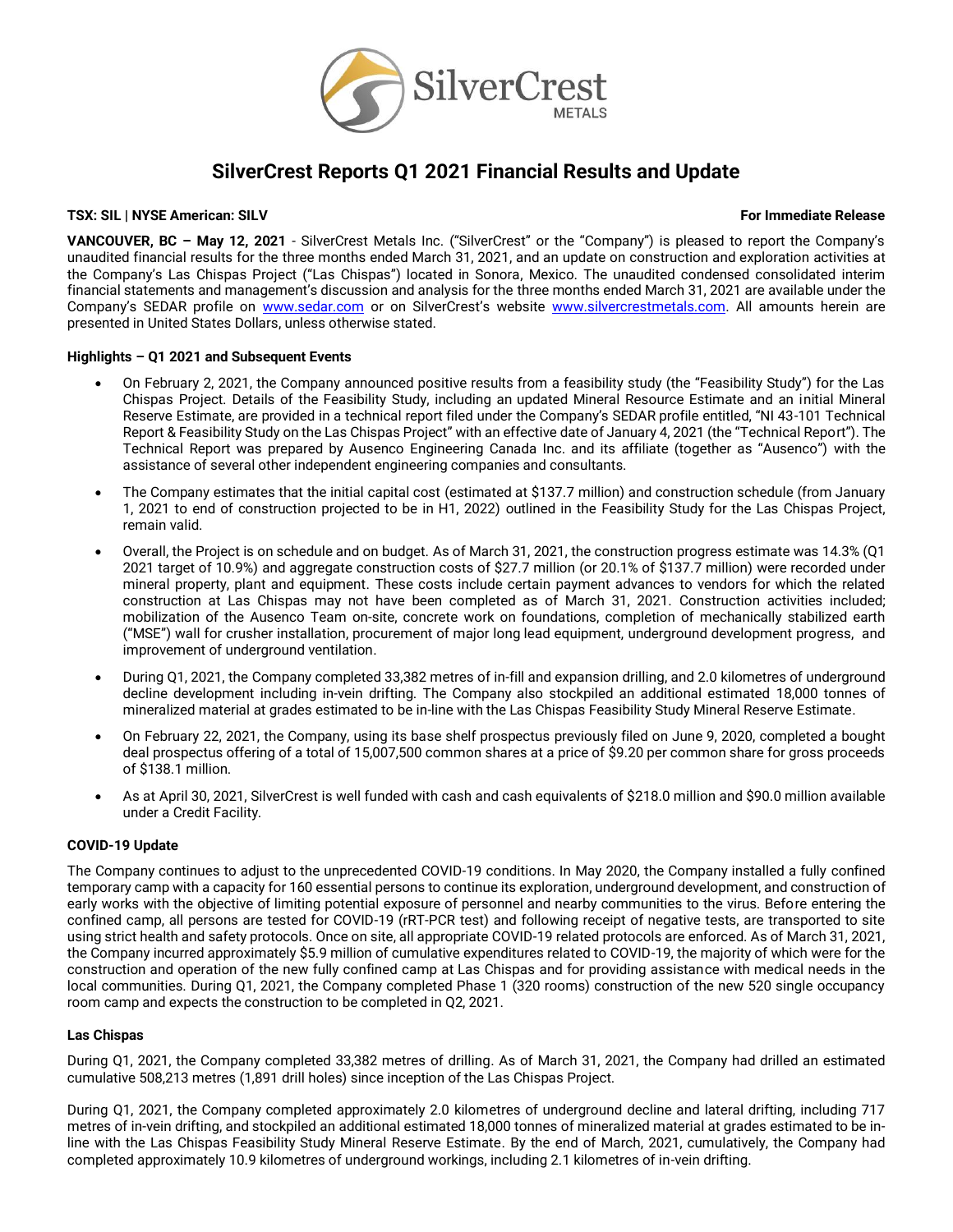For 2021, the Company has budgeted to incur approximately \$113.7 million of the estimated initial capital costs of \$137.7 million (see Technical Report). Overall, the Las Chispas Project construction is on schedule and on budget. During Q1, 2021, the construction progress estimate was 14.3% (compared to Q1, 2021 target of 10.9%) and aggregate construction costs of \$27.7 million (or 20.1% of \$137.7 millions) were recorded under mineral property, plant and equipment. The Company's Q1, 2021 progress on its 2021 planned construction and development activities are as follows:

| 2021 Planned construction                                 | Q1 Progress                                                   |
|-----------------------------------------------------------|---------------------------------------------------------------|
| Completion of detailed engineering;                       | Detailed engineering has been progressing well and is         |
|                                                           | expected to be substantially completed during Q2, 2021.       |
| Advancing process plant construction;                     | Mobilized Ausenco team on-site, awarded the majority of       |
|                                                           | procurement orders, substantially completed earthworks,       |
|                                                           | and initiated concrete work in the grinding, leaching and     |
|                                                           | counter-current decantation ("CCD") areas.                    |
| Start of construction of electrical grid powerline;       | Completed the right-of-way contracts, signed contract with    |
|                                                           | Comisión Federal de Electricidad ("CFE") and presented        |
|                                                           | detailed engineering to CFE.                                  |
| Upgrade of main access road and bridge construction;      | Initiated work on both the access road and the bridge.        |
| An additional 6,800 metres of underground development;    | Completed 1,298 metres of waste development and 717           |
|                                                           | metres of in-vein drifting.                                   |
| Underground infrastructure work and stockpile growth; and | Progressed planning on underground<br>infrastructure.         |
|                                                           | installed twin surface ventilation fans in the Babi Main area |
|                                                           | and stockpiled additional mineralized material.               |
| Commencement of tailings facility construction.           | Finalized contract and commenced detailed engineering.        |

# **Las Chispas Expenditures**

During Q1, 2021, the Company recorded \$12.1 million under mineral properties for the Las Chispas Project, which primarily consisted of:

- decline construction and underground working of \$5.2 million;
- drilling expenses of \$2.8 million;
- salaries and remuneration of \$1.0 million; and
- field and administrative costs of \$1.8 million.

The Company also recorded additions, during Q1, 2021, of \$21.1 million for cumulative expenditures of \$50.0 million under construction in progress related to the Las Chispas Project.

# **El Picacho**

The Company completed 18,237 metres of drilling at Picacho during Q1, 2021 and incurred a total of \$2.0 million for the Picacho property under exploration and evaluation expenditures. As of March 31, 2021, the Company had drilled an estimated cumulative 24,059 metres (84 drill holes) since acquiring the Picacho property in 2020.

# **Financial Results**

At March 31, 2021, the Company held \$226.0 million as cash and cash equivalents. The primary factors that contributed to the increase in cash and cash equivalents from December 31, 2020 to March 31, 2021 include \$131.2 million generated by financing activities net of associated costs, including the completion of a bought deal prospectus offering on February 22, 2021, for \$138.1 million and the exercise of stock options. These cash inflows were offset by \$30.8 million paid towards mineral property, plant, and equipment. Furthermore, the cash inflows were also offset by \$11.7 million paid on the Company's operating activities, which was primarily made up of \$2.0 million incurred on the exploration program at Picacho, \$3.2 million paid on accounts payable and accrued liabilities and \$3.1 million paid on net value-added taxes.

During the three months ended March 31, 2021, comprehensive loss was \$12.7 million (Q1, 2020 – \$12.4 million).

The Qualified Person under National Instrument 43-101 Standards of Disclosure for Mineral Projects for this news release is N. Eric Fier, CPG, P.Eng, and CEO for SilverCrest, who has reviewed and approved its contents.

# **ABOUT SILVERCREST METALS INC.**

SilverCrest is a Canadian precious metals exploration and development company headquartered in Vancouver, BC, that is focused on new discoveries, value-added acquisitions and targeting production in Mexico's historic precious metal districts. The Company's top priority is on the high-grade, historic Las Chispas mining district in Sonora, Mexico, where it has completed a feasibility study on the Las Chispas Project and is proceeding with mine construction. Startup of production at the Las Chispas Mine is targeted for mid-2022. SilverCrest is the first company to successfully drill-test the historic Las Chispas Property resulting in numerous high-grade precious metal discoveries. The Company is led by a proven management team in all aspects of the precious metal mining sector, including taking projects through discovery, finance, on time and on budget construction, and production.

# *FORWARD-LOOKING STATEMENTS*